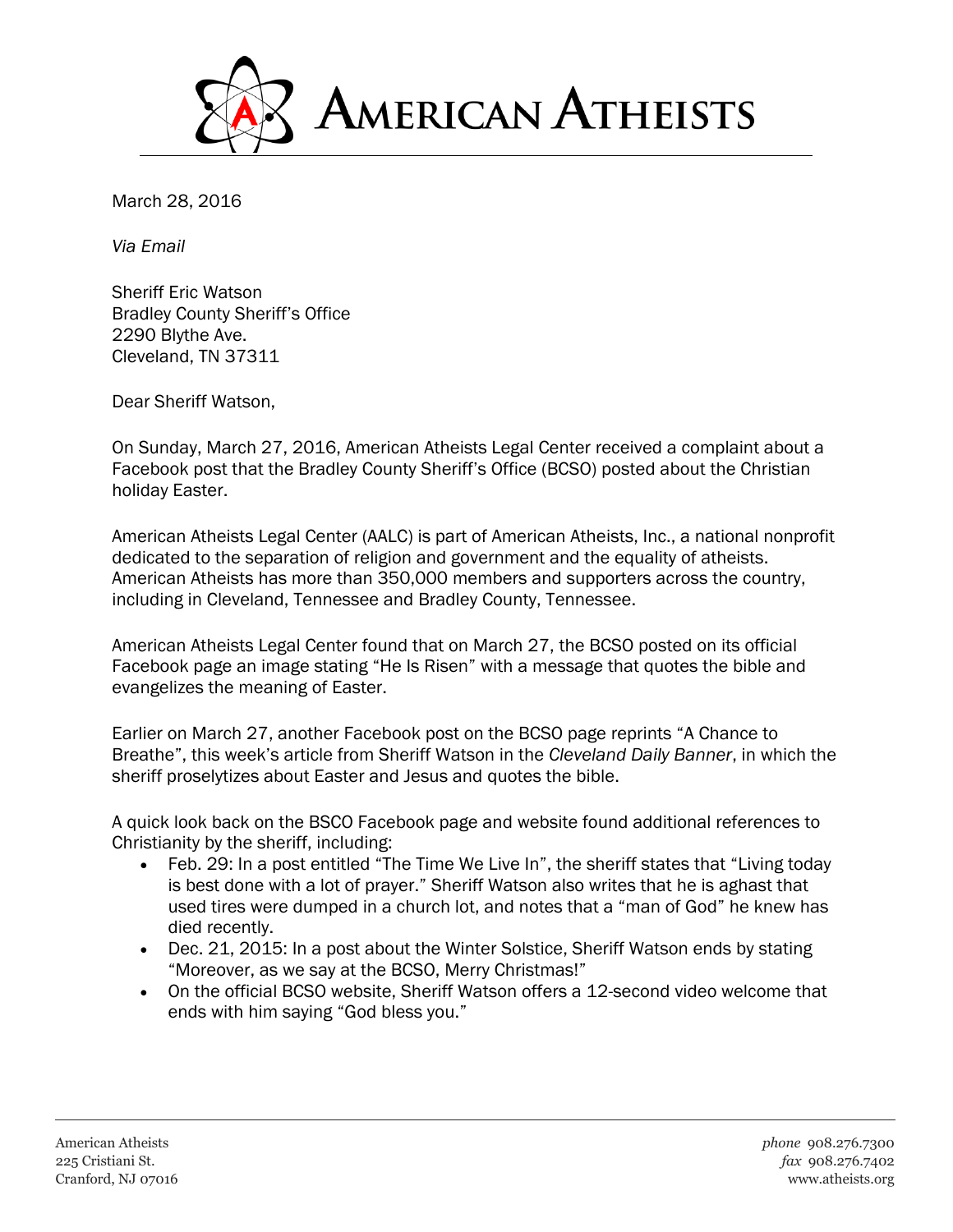I would like to make clear that neither the person who complained nor American Atheists has any issue with Sheriff Watson's personal religion. We believe strongly in the rights of individuals to their personal beliefs—religious or non-religious.

However, the instances we have specified above are not about Sheriff Watson's personal religious beliefs—they are all done in his official and professional capacity as sheriff: postings on the official BCSO Facebook page, a video message on the official BCSO webpage, a weekly article in the *Cleveland Daily Banner* in his capacity as sheriff.

"The U.S. Supreme Court has recognized that the Establishment Clause prohibits government from appearing to take a position on questions of religious beliefs or from making adherence to a religion relevant in any way to a person's standing in the political community." *ACLU v. McCreary County,* 354 F.3d 438 (6th Cir. 2003) (quoting *Lynch v. Donnelly,* 465 U.S. 668 (1984); *see also Allegheny v. Am. Civil Liberties Union,* 492 U.S. 573, 593-94 (1989).

We ask that Sheriff refrain from making statements promoting Christianity in his capacity as sheriff. According to U.S. Census data, at least 40% of Cleveland, Tennessee residents are non-religious, making them the single largest religious community after evangelical Christians. With official statements that demonstrate the sheriff's preference for Christians in the county, there may be cause to question the allocation of resources based on religion in the BCOS.

For example, in the sheriff's article "The Time We Live In", he wrote that he was particularly upset about the tires being dumped at a local church. As a non-religious person, I am curious if Sheriff Watson would have been just as upset if the tires had been dumped at a school? At a private business, such as a grocery store? What if the tires had been dumped on a private citizen's lawn? There were several postings on the Facebook page about this incident with the sheriff quoted multiple times—more postings about tire dumping at a church than about meth labs, assaults, and other crimes. The crime seemed to be solved very quickly. Was this case given more resources and manpower because the sheriff was upset it occurred at a church?

In the same article, the sheriff mentioned a "man of God" who died recently—a local minister. While I'm sure he was a good person and his family grieves their loss, why is it appropriate for the sheriff, in his official capacity, to laud the accomplishments of a Christian minister? Would the sheriff do the same of a Jewish rabbi? A Muslim imam? A Humanist celebrant? What about an atheist who was simply a good person in the community? The sheriff's personal beliefs appear to be informing his choices as a government official.

Finally, in the Winter Solstice article on Dec. 12, 2015, the sheriff wrote that the BCSO says "Merry Christmas." That is a potentially litigious statement for a state employer to make. It is illegal to ask your employees what their religious views and practices are, and with 40% of the local population not having any religious beliefs, it also likely makes that statement an imposition of Sheriff Watson's religious beliefs on his employees. The Tennessee Human